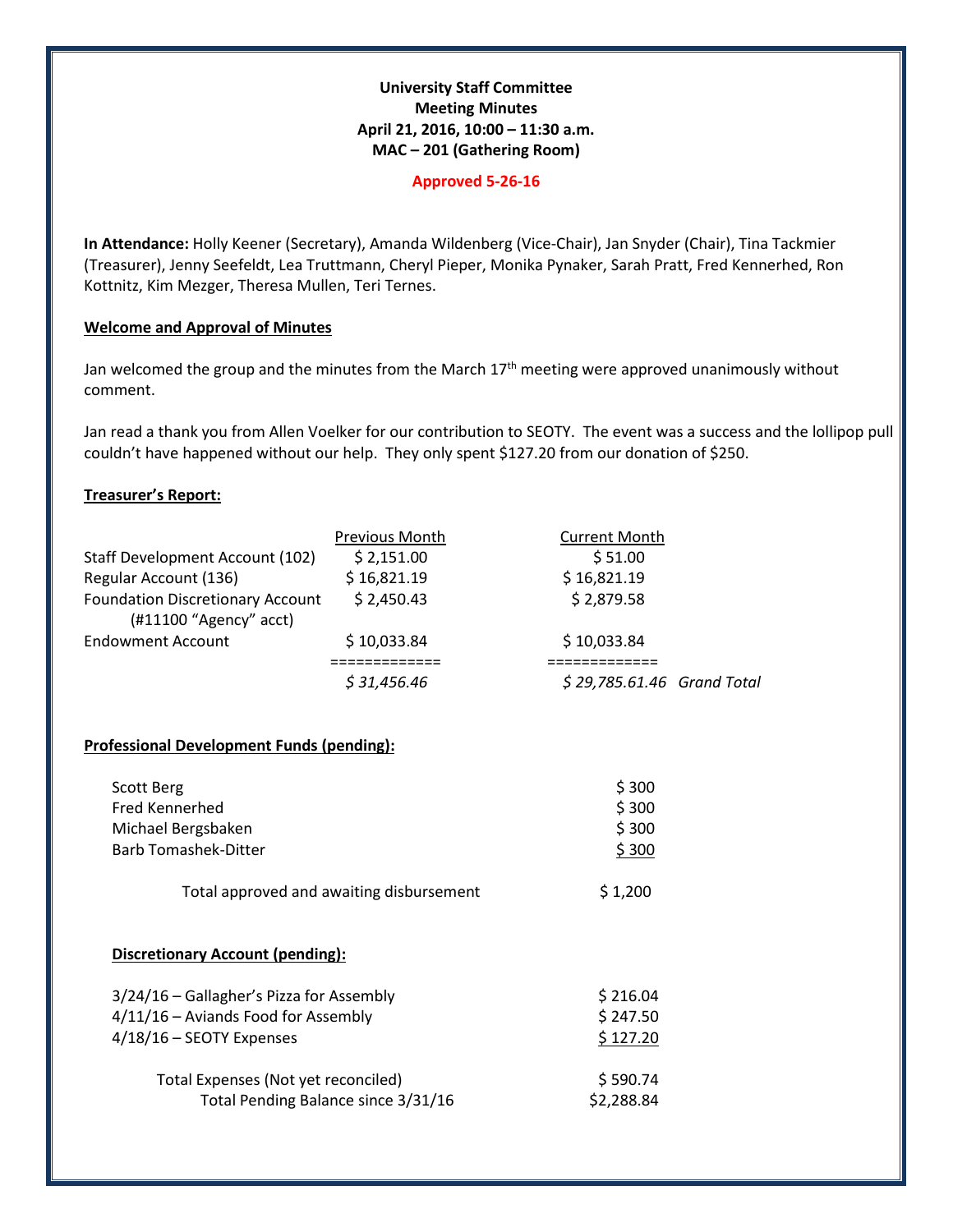# **HR Labor Report**

Christine was unable to make the meeting so we will have to wait until next meeting for our HR update.

### **University Staff Committee Reports**

- **Election Committee**  The results are in!! The following people have been elected and have accepted their positions:
	- o **USC** Amanda Wildenberg, Teri Ternes, Holly Keener and Fred Kennerhed
	- o **Election Committee** Holly Keener and Ron Kottnitz
	- o **Personnel Committee**  Nathan Carlton, Helene Rosner, and Jayne Kluge
	- o **Learning Techn Collaborative Committee**  Fred Kennerhed
	- o **Professional Development Committee**  Teri Ternes, Nathan Carlton and Kim Mezger

The appointive committees will be announced once the appointers have done their appointing.

The nominees put forward for the Committee on Workload and Compensation are Lisa Schmelzer and Theresa Mullen. It was suggested that we appoint the CWC representative at our May meeting, since the appointive committees have not been finalized. Theresa is a nominee for a couple of the committees and we would like to spread the joy amongst as many willing participants as possible. Theresa's first pick would be the Committee on Disability Issues. The group agreed to hold off on appointing the rep for the CWC until the selections for the appointive committees are complete.

- **Personnel Committee**  Nothing new to report. The handbooks are still in the works.
- **Professional Development Committee**
	- $\circ$  The annual Fall Conference is ongoing. Save the date: October 28<sup>th</sup> at the Tundra Lodge.
	- o The "Adventure's in Team Building" workshop is scheduled for June 21st.
	- $\circ$  The next event is April 27<sup>th</sup>: Randy Fox in the Christie Theatre (The Best Team Wins).
	- $\circ$  May 19<sup>th</sup>: Jayne Morgan in Phoenix Room B (10-noon and 12:30 2:30p).

The committee is still working on a team building event.

• **UW University Staff Rep Meeting** – There will be an end-of-year reception for the reps in advance of the system-wide meeting on May  $6<sup>th</sup>$  in Madison. The reps are still working on a Position Description document. Otherwise, nothing exciting to report.

# **Campus Shared Governance Committee Reports and Updates**

- **UPIC**  The Chancellor is restructuring this group and we have not yet received a request from him for names of US members who might like to serve. Jan will keep us informed.
- **Search and Screen Committees** for the new Deans have yet to be determined. Jan has submitted names.
- **Shared Governance Leadership Group**  Nothing Is really happening. Jan attended the reception for the Trustee's on Monday night.
- **Awards & Recognition**  The next meeting of the A&R will be on April 29 to review and select the winners.
- **Legislative Affairs Committee** no update.
- **CWC**  no update.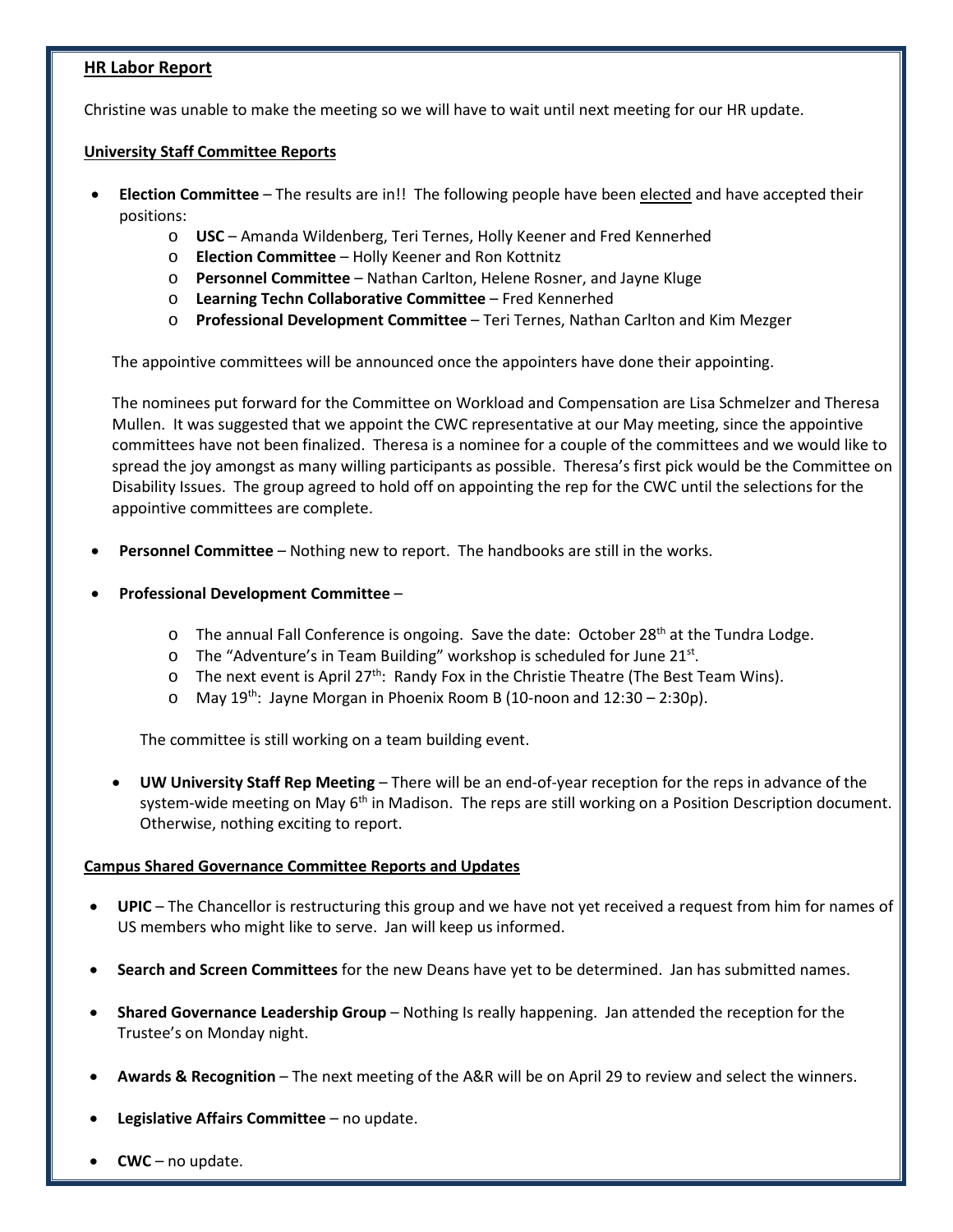- **LTCC** Next meeting will be held on Friday, 4/28, 2:00 3:00p.
- **University Committee** At their last meeting the UC discussed annual reviews, merit reviews, post-tenure reviews. Surprisingly, they did not discuss program discontinuance. The University is being required to have a proposed policy ready by December to submit to Ray Cross. So they are currently reviewing expectations and working toward consistency between colleges and departments. They are "bucking" the annual requirement but trying to "mesh" their current review system to match these new requirements. Workloads and reassignments were also discussed.

Provost Davis reported that he is pretty confident that we can meet our required budget cuts by freezing positions and minimizing overloads without any layoffs.

- **Faculty Senate** Jan's update to the Senate is on our SharePoint drive if anyone would like to review it.
- **UW-System University Staff teleconferences** nothing to report. Next meeting is on May 11th.

### **Jan and Amanda's Updates**

Jan, Josh Goldman and Steve Meyer were asked to present on the importance of Shared Governance at the recent Supervisor Boot Camp.

The University Staff is not yet in State code as other groups are. We are hoping that will change soon.

Madison has initiated a participation policy that will be presented to the Chancellor in the near future.

UW-Stout is working to set up their first assembly and may reach out to Jan for her advice.

Amanda will be here on May  $11^{th}$ , but may not be here on June  $8^{th}$  (that baby is due!!). She asked that if our meeting happens to be cancelled that someone reaches out to the reservations group to have them cancel the Teleconference room. Also, Denise may need updated IP address info if our room is moved.

# **Old Business**:

The Board of Regents meetings were really interesting. It was a very well organized event and UWGB presented a good image. Our USC room was used by "maybe" one person. It was out of the way and not well publicized. Jan will give the organizers of the event this feedback in hopes that it helps planning future meetings.

The Emeritus Status statement was submitted to the SOFAS and we are awaiting Steve's comments.

Jan asked if there was any update from Advancement regarding our Foundation account (yup, she "went there!"). No update available.

#### **New Business:**

Employee Appreciation week is May 2 – 6th. There will be a lot of fun activities happening throughout the week. Please try to be involved and talk it up amongst your colleagues.

The Kickball League will be starting soon. Ron Kottnitz agreed to not yell at Monika if she agreed to play.